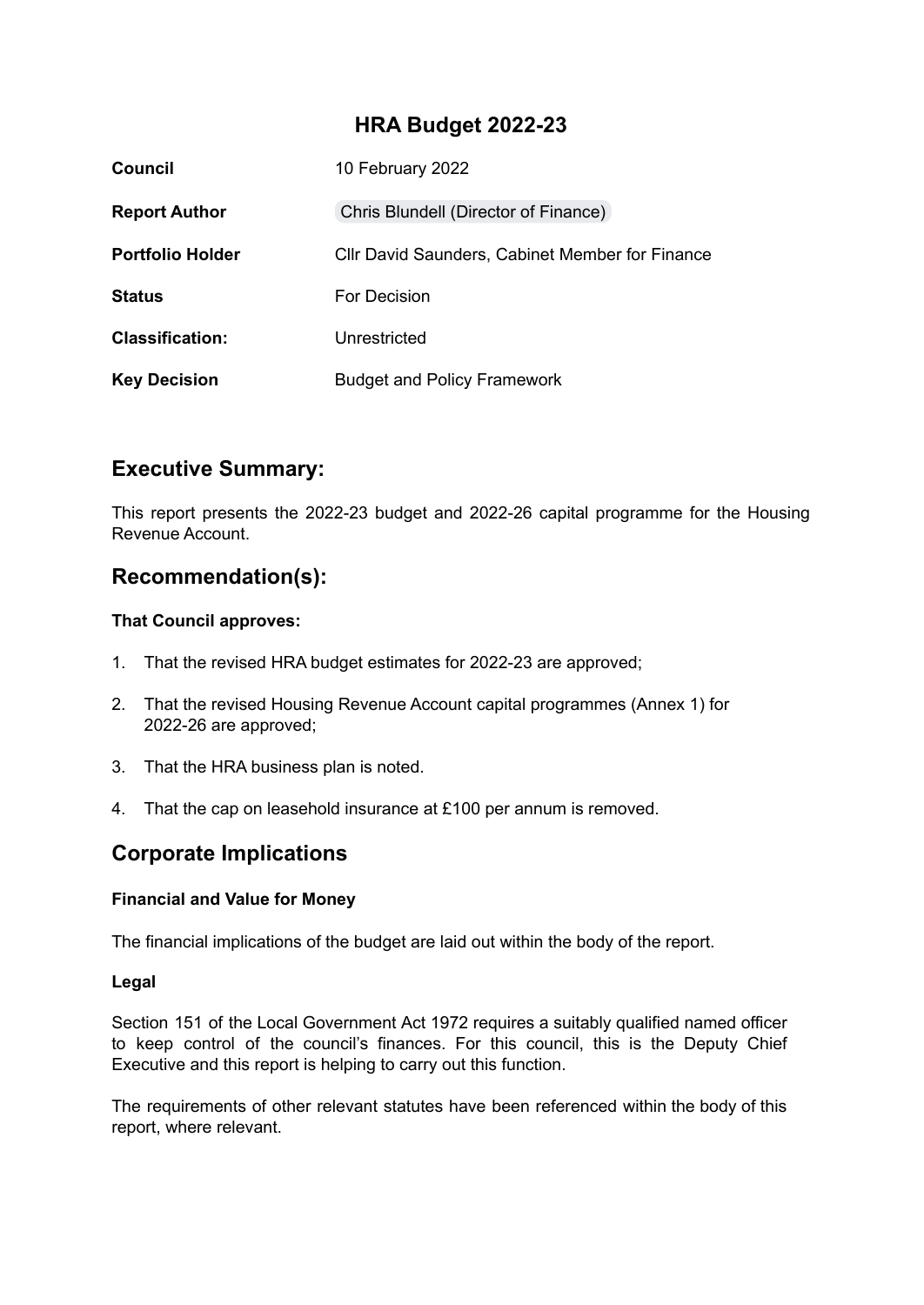## **Corporate**

Corporate priorities can only be delivered with robust finances. Both the draft budget and the level of reserves recommended in this report are believed to be sufficient to contribute towards meeting those priorities and to deliver services.

### **Equality Act 2010 & Public Sector Equality Duty**

Members are reminded of the requirement, under the Public Sector Equality Duty (section 149 of the Equality Act 2010) to have due regard to the aims of the Duty at the time the decision is taken. The aims of the Duty are: (i) eliminate unlawful discrimination, harassment, victimisation and other conduct prohibited by the Act, (ii) advance equality of opportunity between people who share a protected characteristic and people who do not share it, and (iii) foster good relations between people who share a protected characteristic and people who do not share it.

Protected characteristics: age, sex, disability, race, sexual orientation, gender reassignment, religion or belief and pregnancy & maternity. Only aim (i) of the Duty applies to Marriage & civil partnership.

There are no equity and equalities implications arising directly from this report, but the Council needs to retain a strong focus and understanding on issues of diversity amongst the local community and ensure service delivery matches these.

# **CORPORATE PRIORITIES**

This report relates to the following corporate priorities: -

- *● Growth*
- *● Environment*
- *● Communities*

### **1.0 Introduction and Background**

- 1.1 This report seeks approval of the 2022-23 Housing Revenue Account (HRA) budget and associated capital programme.
- 1.2 A review of the council's HRA reserves for both revenue and capital is included. The report further sets out the assumed housing rent increases to assist in funding the budget.
- 1.3 The budget is set against the background of the Tenant and Leasehold service coming back in house from 1st October 2020.

### **2.0 Housing Revenue Account Revenue Budget**

2.1 The council's responsibilities in respect of the need to keep a Housing Revenue Account (HRA) are contained within Section 74 of the Local Government and Housing Act 1989 ('The Act') and its use is heavily prescribed through statute. The HRA records all of the revenue expenditure and income relating to land, dwellings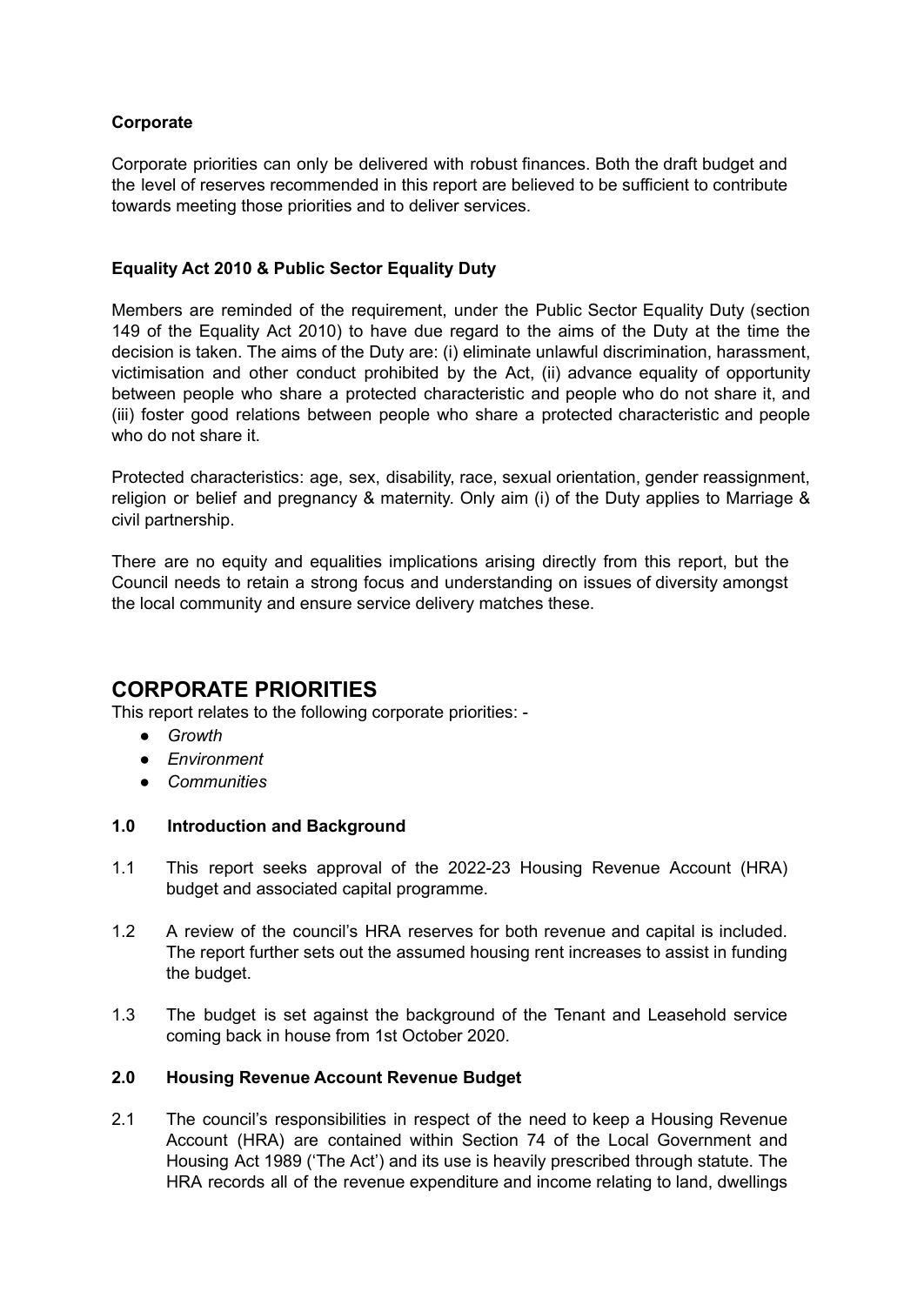and other buildings provided under Part II of the Housing Act 1985 and corresponding earlier legislation. It must be separate from the General Fund Revenue Account and therefore is to all intents and purposes ring-fenced. Although the HRA for an individual year may result in a deficit, it is a requirement of 'The Act' that overall it must maintain a surplus, which means that expenditure must be carefully planned to remain within the limits of the anticipated income streams over the medium term.

- 2.2 The Housing Revenue Account Business Plan sets out the main strategic priorities for investment in homes and services over the long term. The draft strategic priorities, set out below, were prepared as part of the review of HRA budgets ready for the launch of the new in-house service on 1 October 2020 and subsequently were the subject of consultation with representatives of the council's tenants and leaseholders. This report now recommends that these draft strategic priorities are adopted:
	- To maintain a Housing Revenue Account that is self-financing and reflects both the requirements of residents and the strategic visions and priorities of the council.
	- To provide opportunities for tenants and leaseholders to become involved in the management of their homes.
	- To provide safe, well maintained and energy efficient homes.
	- To invest in long-term improvements to the council's housing stock and provide homes that people choose to live in.
	- To increase the council's housing stock through programmes of new build and refurbishment.
	- To review the alternative options for homes that cannot be maintained to meet current and future standards.
	- To maintain a rent and charging policy that is both affordable for residents and ensures the resources needed for investment in homes and services.
	- To maintain a minimum level of HRA reserves of  $f1m$ .

### **3.0 Details of the HRA revised expenditure estimates**

- 3.0.1 **Contract and Price Inflation** For direct expenditure budgets, price increases have been included at 10% for gas/electric and 5% elsewhere, which is the best estimate of the level of inflation at this point in time, unless there is a known inflation factor within a specific contract, in which case this has been used.
- 3.0.2 **Repairs and Maintenance -** Since the service was brought back in house it has become clear that across both revenue and capital that there has been significant under investment in the housing stock by East Kent Housing and that across revenue budgets and capital programmes an element of catchup is required.

There are also additional requirements on local authorities to move towards net zero carbon for their housing stocks, as a result £60.9k is required in 2022-23 to update Energy Performance Certificates (EPCs) across the whole housing stock in order to determine the best way forward for our poorest performing stock.

The refurbishment of 3 playgrounds is also required, at a cost of £36k in 2022-23.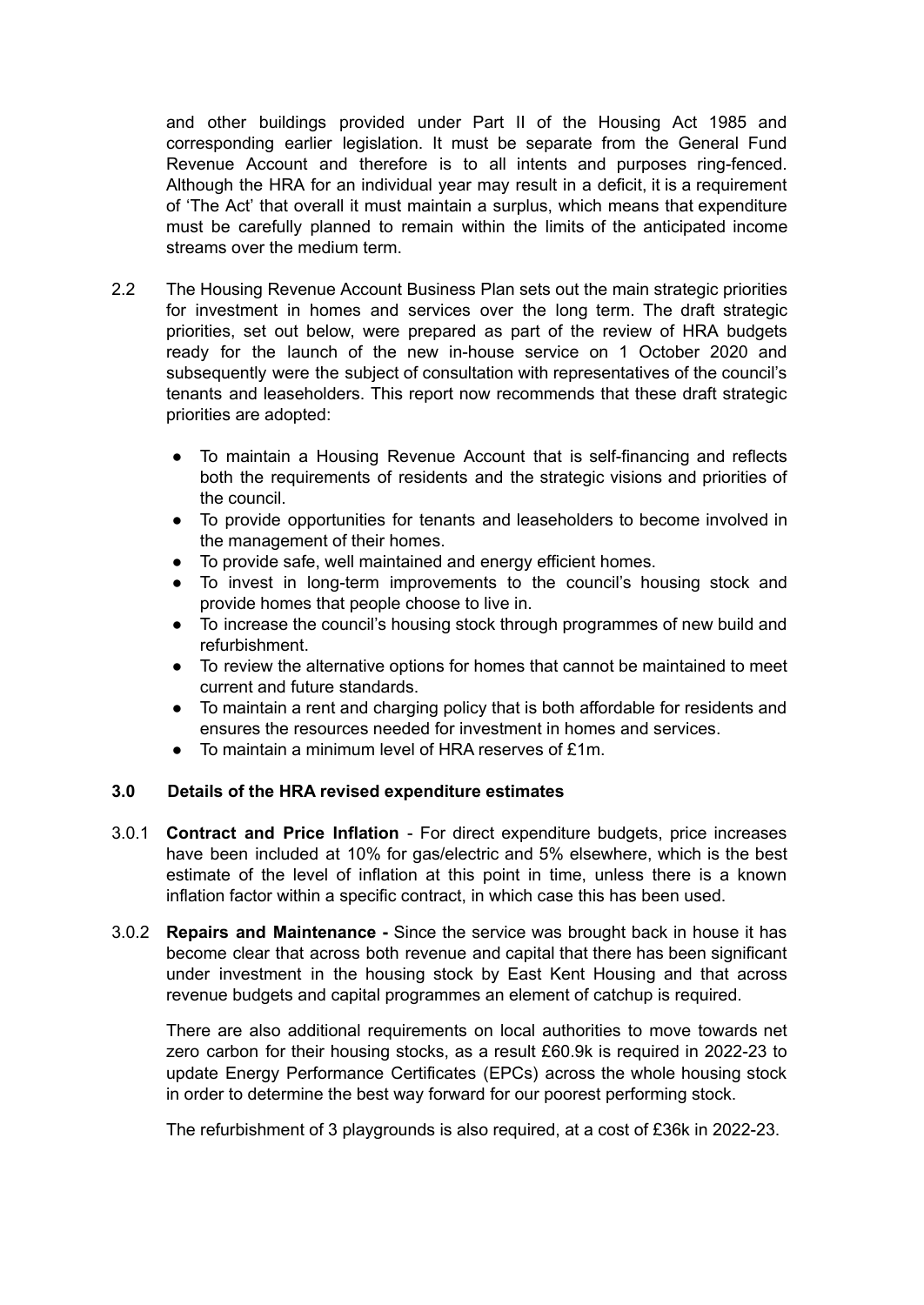The combination of these 3 key growth elements means the repairs and maintenance programme will require growth of £584k in 2022-23, although this also incorporates an element of annual uplift in contract value.

- 3.0.3 **Supervision and Management General** Additional revenue budget is required to continue the requirements laid out by Kent Fire and Rescue for a 'waking watch' provision at the tower blocks, whilst the associated on-going capital works cabinetare completed. One-off growth of £330k is required in 2022-23 to facilitate this. Additional costs associated with the increase in provision of Housing Response Officers at tower blocks, as per 16 December 2021 Cabinet report, are factored into the budget.
- 3.0.4 **Bad or Doubtful Debts Provision** The bad debt provision is budgeted at 1.75% of rental income and a corresponding increase in the bad debt provision of £11.89k is proposed.
- 3.0.5 **Depreciation for Fixed Assets** The estimated depreciation charge for dwellings and other assets is calculated at £4.31m in 2022-23.
- 3.0.6 **Debt charges** Since the self-financing settlement, the council has operated a two loan pool approach whereby the HRA and GF are each responsible for the repayment of their own apportionment of loans. As at 1 April 2022, the HRA had £12.6m of loans outstanding.

### 3.1 **Details of the HRA income estimates**

3.1.1 **Rent Increases** – Social rents have been set based on government rent guidance. Affordable Rents are linked to local market rents and to the Local Housing Allowance for the area. Rents are applied to individual properties at the lower of either 80% of the local market rent or the Local Housing Allowance. The budget presented has been set based on the inflation measure Consumer Price Index (CPI)+1% increase for social and affordable rent tenants. Based on the proposed increase across the whole stock the average rent is £88.63, this is an average increase of £3.69p per property per week.

The proposed average rent of £88.63 is substantially below the Local Housing Allowance levels - LHA rents are in the order of 50% higher - and actual private sector rents are higher still. It should also be noted that approximately three quarters of council tenants are in receipt of either Housing Benefit or Universal Credit. Whilst individual cases may vary due to specific circumstances, it is reasonable to assume that in general, increased rent will be matched by increased benefit.

The HRA has been running at a deficit now for a number of years due to the requirement by the government to reduce social and affordable rents by 1% per annum for the four years starting in 2016/17.

This coupled with other one-off costs, such as the waking watch and bringing the service back in house has meant that increasing rents by the maximum CPI + 1% is essential to ensure the HRA comes back to a surplus position over time.

In addition the HRA needs to maintain a surplus so that should unforeseen capital expenditure be required the HRA has sufficient revenue resources so it can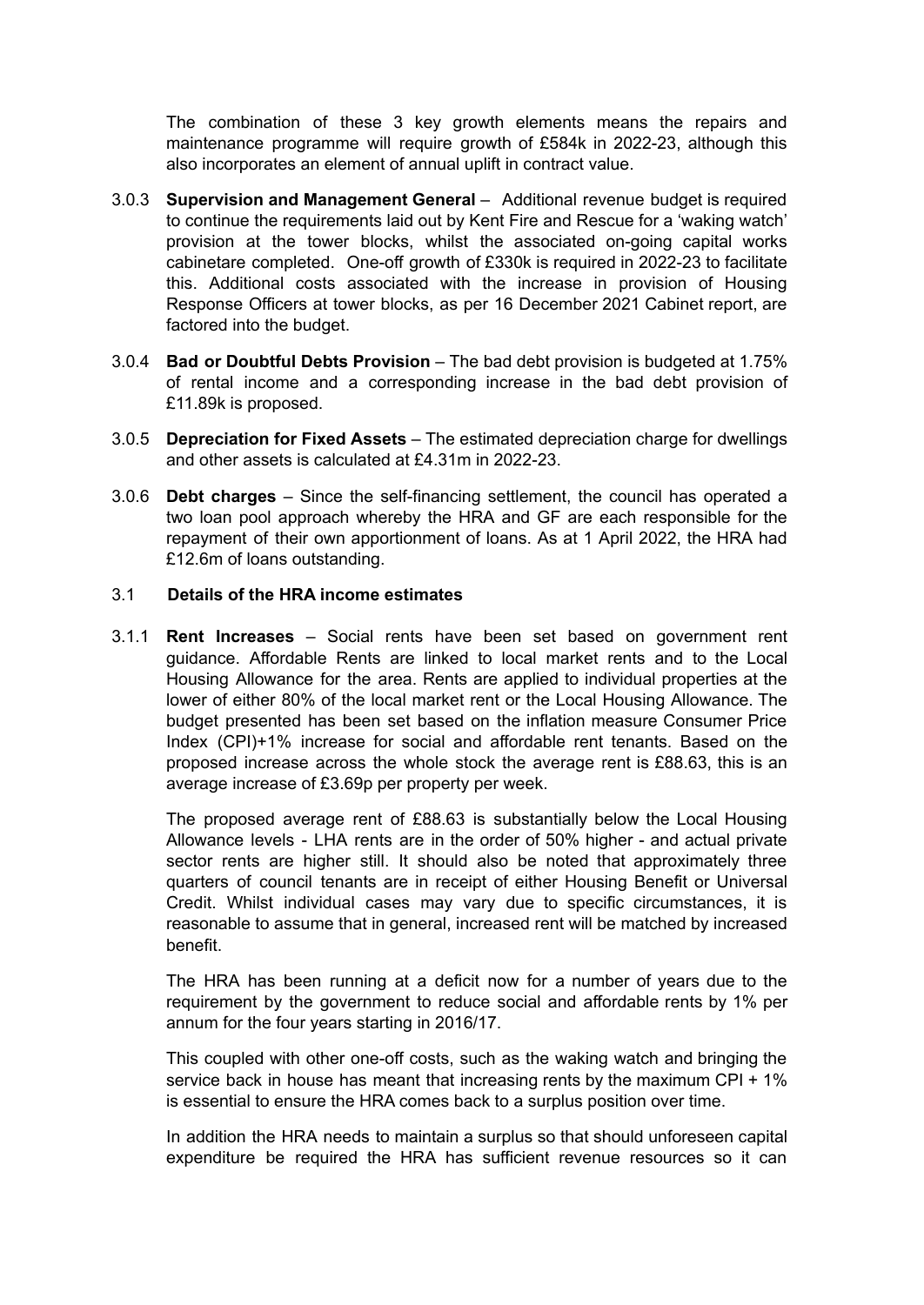undertake additional borrowing. For example to finance future requirements in relation to net zero carbon.

- 3.1.2 **Non Dwelling Rents** Garage rents are to remain at £12 per week. All sites are being reviewed for development and regeneration opportunities, as well as a new planned maintenance programme.
- 3.1.3 **Service Charge Increases** Service charges are calculated based on actual cost. Tenant service charge increases continue to be capped at £3 a week. The new service charge associated with the increase in the provision of Housing Response Officers at the tower blocks, in line with the 16 December 2021 Cabinet report, has been factored into the budget.
- 3.1.4 **Heating Charges** Heating charges will be recovered on actual cost based on usage and contract price and then apportioned across the block dependent on bedroom size.
- 3.1.5 **Investment Income** This consists of interest accruing on HRA balances. The budget for 2022-23 of £75k is based on achieving an average interest rate of 0.5%.

### 3.2 **The Housing Revenue Account Reserves**

The council operates three main HRA reserves: a HRA Major Repairs Reserve, the HRA Balance Reserve and the HRA New Properties Reserve:

3.3 **Housing Revenue Account Major Repairs Reserve** – An amount equivalent to the actual depreciation charge for dwellings is transferred to the Major Repairs Reserve to fund capital works to the existing stock. In-line with the depreciation calculation, the estimated transfer to the Major Repairs Reserve for 2022-23 is £4.31m.

The funding held in this reserve is used to fund the Major Repair schemes included on the capital programme, enabling the council to maintain the housing stock in a good condition. The council currently maintains its social housing to Decent Homes Plus standard.

- 3.4 **Housing Revenue Account Balance Reserve** This reserve holds the accumulated balance of prior year surpluses and deficits relating to the HRA. Accordingly, it is used to draw down to budgeted deficit for 2022-23 and smooth out any peaks and troughs within the 30 year business plan. As at 1 April 2022 the forecast reserve balance is £6.121m.
- 3.5 **HRA New Properties Reserve** This reserve holds funds set aside to fund either new build properties or the acquisition of suitable properties for use within the HRA. Earmarked match funding for the Margate Intervention, New Build Programme and 141 Acquisition Programme has been set aside in this reserve as agreed by Cabinet. As at 1 April 2022 the forecast reserve balance is £0.7m and is due to be drawn down during 2022-23. Income generated from affordable rents will continue to be set aside in this reserve for re-investment.
- 3.6 The proposed HRA revenue budget for 2022-23 is set out below.

### **Table 1: 2022-23 HRA Budget**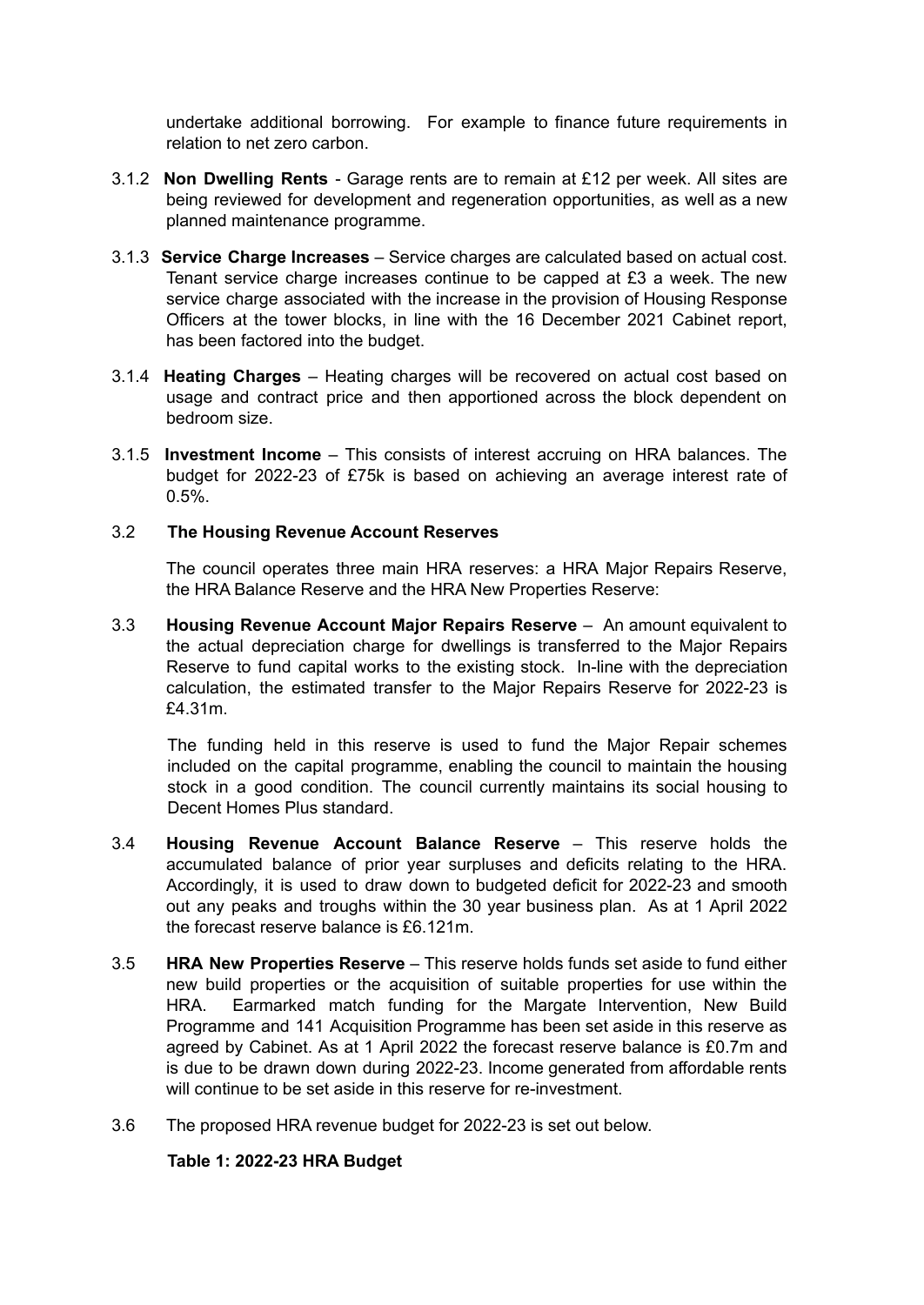|                                                                     | 2022-23         |
|---------------------------------------------------------------------|-----------------|
|                                                                     | <b>Proposed</b> |
|                                                                     | £'000           |
| <b>Income</b>                                                       |                 |
| Dwelling Rents (gross)                                              | $-14,025$       |
| Non-dwelling Rents (gross)                                          | $-228$          |
| Charges for services and facilities                                 | $-615$          |
|                                                                     | $-572$          |
| Contributions towards expenditure                                   |                 |
| <b>Income Subtotal</b>                                              | $-15.440$       |
| <b>Expenditure</b>                                                  |                 |
| Repairs & Maintenance                                               | 4,983           |
| Supervision & Management - General                                  | 4,483           |
| Supervision & Management - Special                                  | 798             |
| Rents, rates, taxes and other charges                               | 254             |
| Bad or doubtful debts provision                                     | 245             |
| Depreciation/impairment of fixed assets                             | 4,310           |
| Capital Expenditure funded from HRA                                 | 1,300           |
| <b>Debt Management Costs</b>                                        | 9               |
| <b>Expenditure Subtotal</b>                                         | 16,382          |
| <b>Net Costs of Services Sub Total</b>                              | 942             |
| Share of Members and Democratic Core                                | 148             |
| <b>HRA Investment Income</b>                                        | -75             |
|                                                                     | 989             |
| Debt Interest Charges<br><b>Government Grants and Contributions</b> | 0               |
|                                                                     |                 |
| Adjustments made between accounting basis and<br>funding basis      | $-411$          |
|                                                                     |                 |
| (Surplus)/Deficit on HRA                                            | 1,593           |
| <b>Housing Revenue Account Balance:</b>                             |                 |
| Forecast Surplus at Beginning of Year                               | $-6,121$        |
| (Surplus)/Deficit for Year                                          | 1,593           |
| Estimated Surplus at End of Year                                    | $-4,528$        |

# 3.7 **Leasehold Insurance Recharges**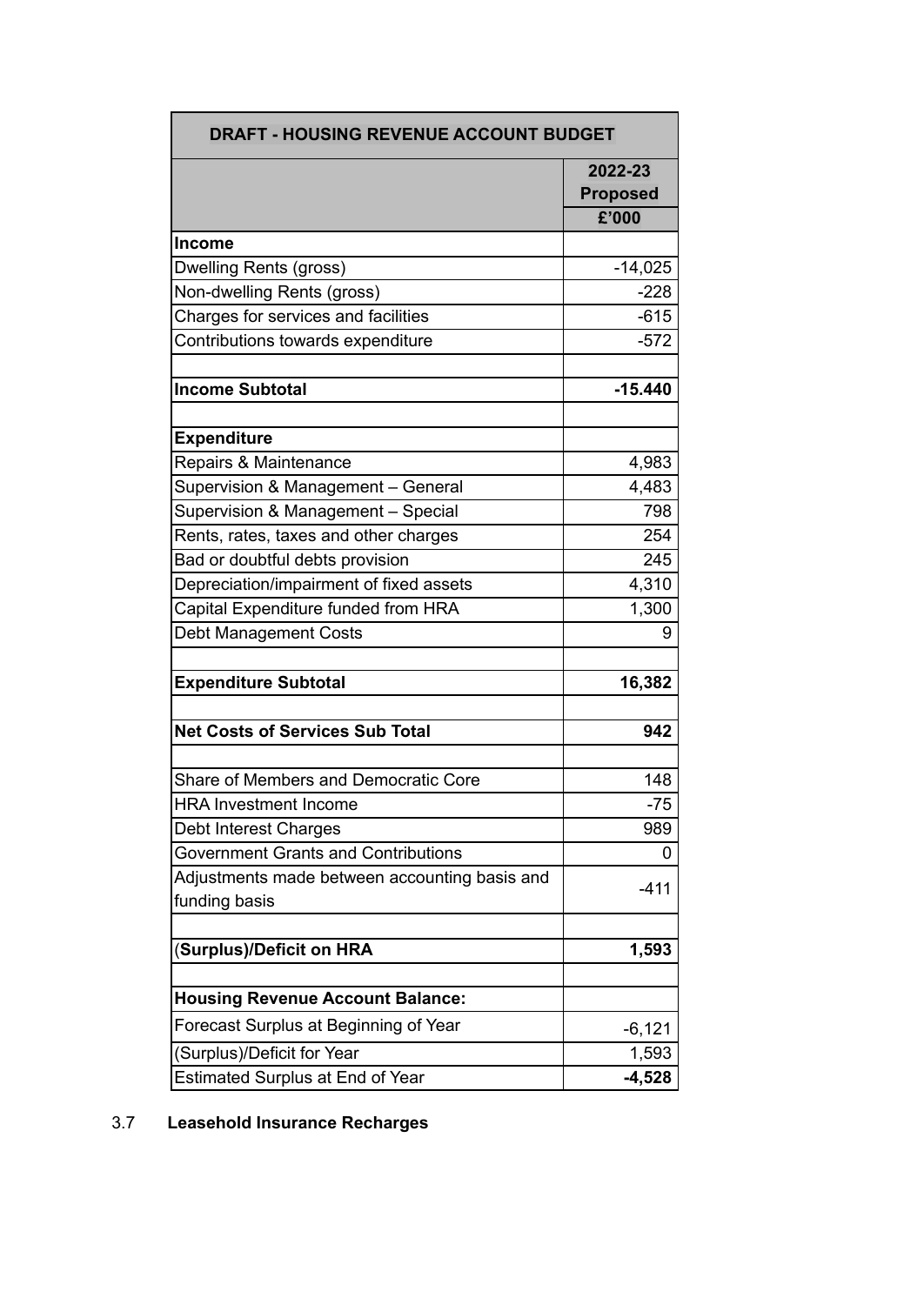Currently leaseholders are capped at £100 per annum in relation to the recharge of insurances. It is proposed to remove this arbitrary cap so that leaseholders are recharged with the actual cost of insurance for their properties. This approach is supported by recent legal advice that states that HRA tenants should not subsidise leaseholders costs. This should result in additional income of around £20k to the HRA. The annual average cost per leaseholder will rise from £100 to £159.

### **4.0 The HRA Capital Programmes for 2022-23 to 2025-26**

- 4.1 The Capital Programme like revenue has required some extensive revisions since the service came back in house.
- 4.2 From 2022-23 due to the general condition of our estates an additional £200k per annum has been built into the Capital Programme to deal with the required capital improvements.
- 4.3 Extensive fire precaution works are required across the stock in order to meet fire regulations and as such an additional £230k has been added for this purpose.
- 4.4 As the government's net zero carbon commitment is firmly in place following COP26, an additional £20k has been built into the programme annually to allow for the installation of thermal insulation.
- 4.5 As part of the lift replacement programme following further review a further 2 lifts require replacing at Invicta House and so a further £412k has been added to the programme.
- 4.6 £50k has been added in order to undertake works to the HRA garage sites.
- 4.7 The most significant capital programme in 2022-23 and beyond is the £12.3m allocated to tower block works. An element of these budgeted works relates to cladding replacement, associated scaffolding and consultancy costs. The Council currently has had 4 of its 5 applications to the Building Safety Fund progressed. These once all finalised and if approved will significantly reduce the amount of Major Repairs Reserve required to finance the cladding replacement. The £12.3m is also unlikely to all be spent in 2022-23 as per the current programme and work is currently underway to reprofile this into future years which will further alleviate the pressure on the Major Repairs Reserve.
- 4.8 **Annex 1** contains the full breakdown of the HRA Capital Programme.
- 4.9 Going forward a large capital scheme will be required in order to ensure the stock meets net zero carbon. Currently the forecast cost of this is £38m at today's prices, approximately £12m of this requirement is built in the capital programme over the next 30 years through a combination of heating and insulation budgets, although this leaves a substantial shortfall that will need to be financed either via the major repairs reserve or borrowing or through external grant funding, such as the Social Housing Decarbonisation Fund.
- 4.10 A new build programme from 2024-25 onwards of £8.1m, financed through borrowing and other sources of capital finance has been factored into the programme and revenue assumptions. The programme aims to create an additional 30 units of affordable housing per annum.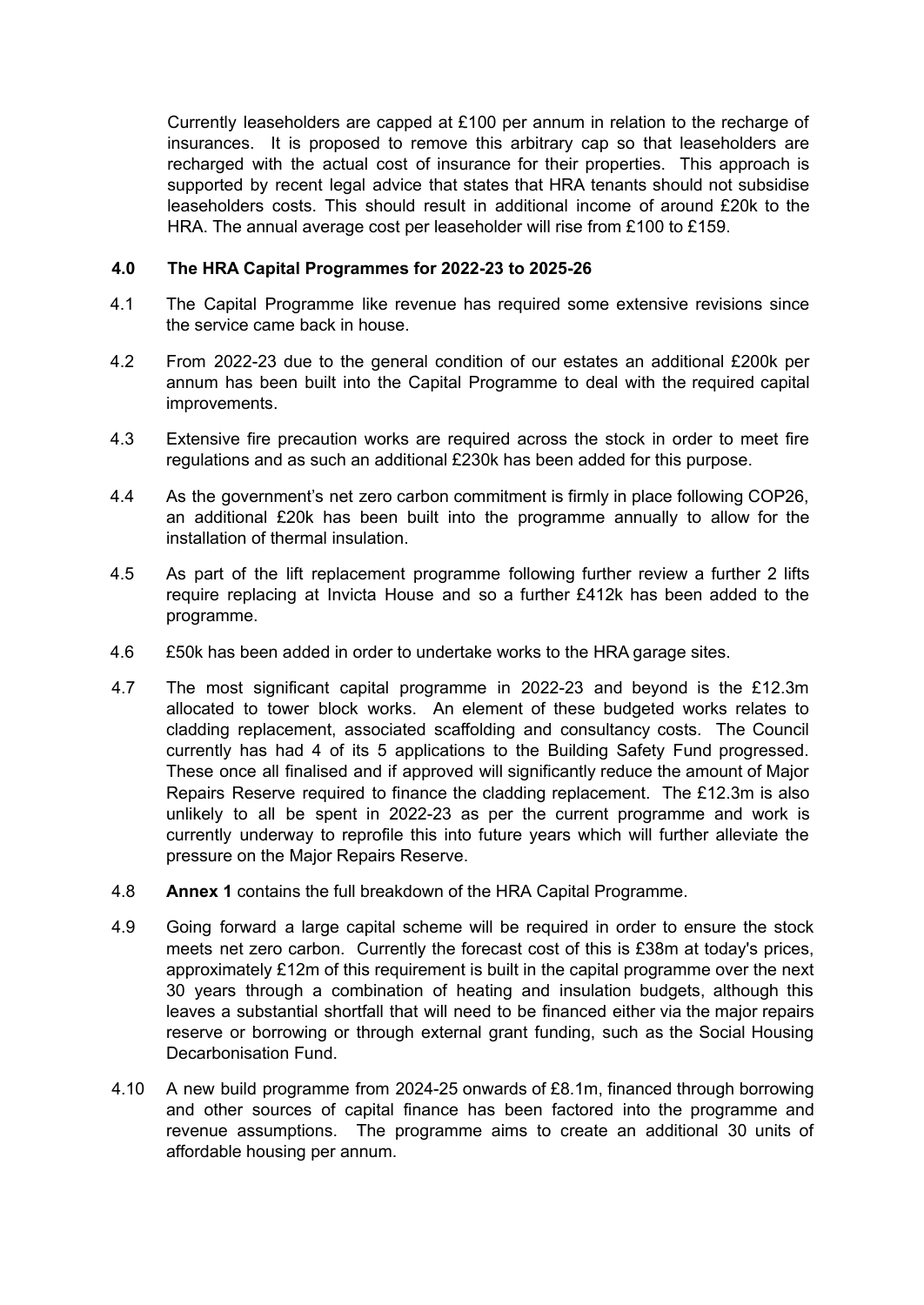### **5.0 Proposed Average Rents**

### **Table 3 Average rents 2022-23**

| <b>AVERAGE RENTS 2022-23</b> |                    |                                                      |  |  |  |  |
|------------------------------|--------------------|------------------------------------------------------|--|--|--|--|
| <b>PROPERTY TYPE</b>         | <b>SOCIAL RENT</b> | AFFORDABLE RENT<br>(inclusive of service<br>charges) |  |  |  |  |
| <b>BEDSITS</b>               | 60.30              | 85.70                                                |  |  |  |  |
| 1 BED HOUSE                  | 82.66              | 79.29                                                |  |  |  |  |
| 1 BED FLAT                   | 71.38              | 83.71                                                |  |  |  |  |
| 2 BED<br>HOUSE/BUNGALOW      | 89.88              | 113.33                                               |  |  |  |  |
| 2 BED FLAT                   | 80.71              | 126.91                                               |  |  |  |  |
| 3 BED HOUSE                  | 98.08              | 153.72                                               |  |  |  |  |
| 3 BED FLAT                   | 95.80              | 160.80                                               |  |  |  |  |
| <b>4 BED HOUSE</b>           | 108.29             | 171.09                                               |  |  |  |  |
| <b>4 BED FLAT</b>            | 95.67              | 176.74                                               |  |  |  |  |
| <b>5 BED HOUSE</b>           | 117.79             | n/a                                                  |  |  |  |  |

## **6.0 Working Balances and Reserves**

- 6.1 Section 32 of the Local Government Finance Act 1992 requires local authorities to have regard to the level of reserves needed for meeting estimated future expenditure. The Section 151 Officer is responsible for providing advice, so that decisions taken on reserves represent proper stewardship of public funds. Reserves should be set and maintained at a level at least sufficient to meet any unexpected increase in expenditure or shortfall in income in the ensuing year that cannot be met from within the approved budget. Any decision that fails to take into account their advice may require a report to be made to the council under Section 114 of the Local Government Finance Act 1988.
- 6.2 These reserves are required in order to comply with proper accounting practice, whilst others have been created to earmark resources for known or predicted liabilities. A summary of the projected reserves, allowing for the budget proposals, is shown in Table 1 below for information.

## **Table 2 HRA Reserves**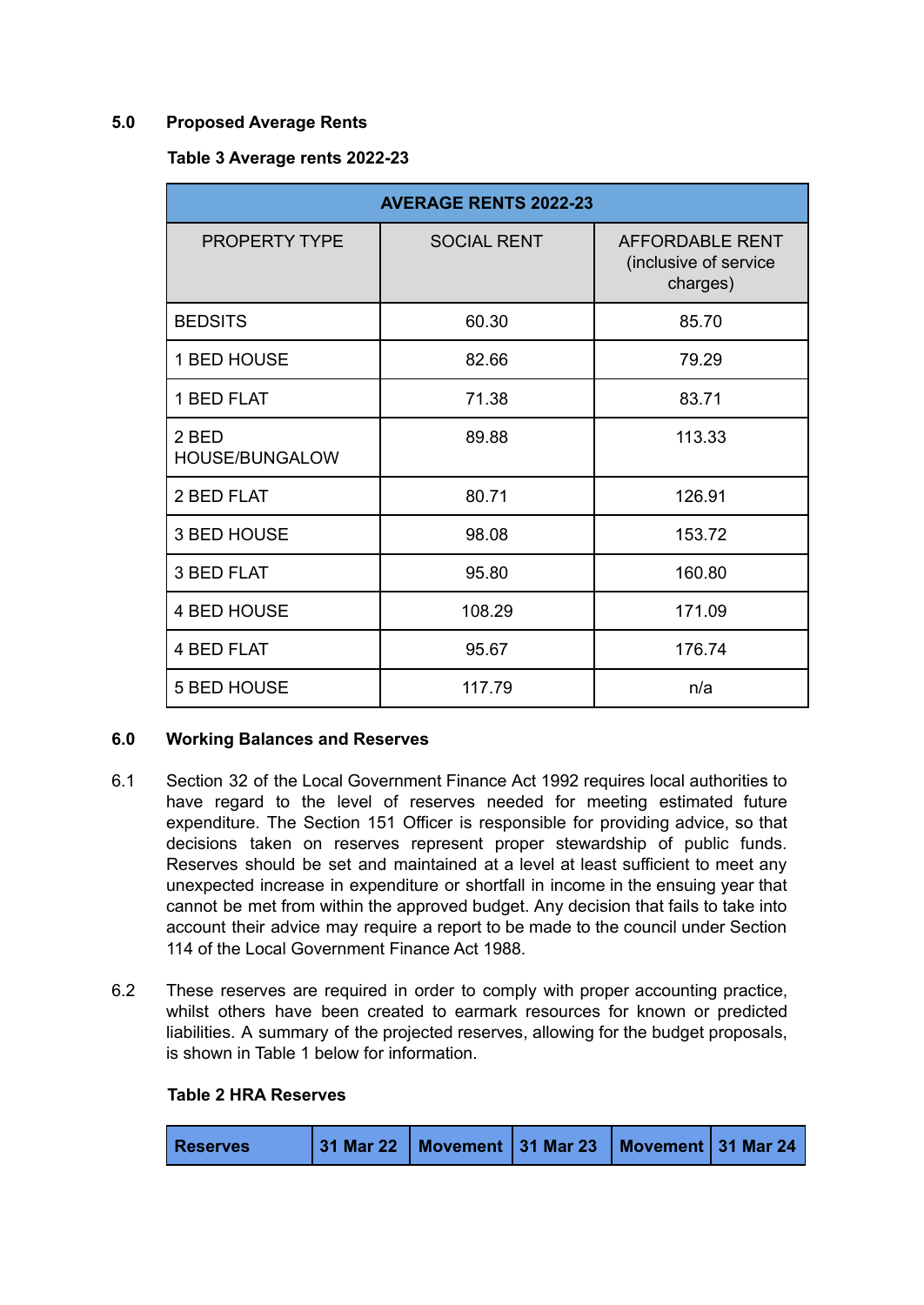|                                              | £000   | £000      | £000  | £000   | £000  |
|----------------------------------------------|--------|-----------|-------|--------|-------|
| <b>HRA - Balances</b><br>Reserve             | 6,120  | $-1,593$  | 4,527 | $-470$ | 4,058 |
| <b>HRA - New</b><br>Prop/ Repairs<br>Reserve | 700    | $-700$    | 0     | 0      |       |
| HRA - Major<br><b>Repairs Reserve</b>        | 14,099 | $-13,150$ | 949   | 1,575  | 2,524 |
| <b>Total</b>                                 | 20,919 | $-15,443$ | 5,476 | 1,105  | 6,581 |

#### **7.0 30 year HRA Business Plan**

- 7.1 When considering the annual budget and effects of inflation (measured by CPI and RPI), to ensure the HRA remains sustainable in the longer term a review of the HRA 30 year business plan has been undertaken.
- 7.2 However in order to produce a business plan certain assumptions have to be made in order to forecast both expenditure and income. The two key indices used within the business plan are the CPI and Retail Price Index (RPI).
- 7.3 Income to the HRA is linked in the main to CPI. The current business plan assumes a CPI + 1% increase annually for rental income, the maximum allowed under statute. Members have the authority to freeze rental income or set a rent increase below CPI +1%. However the financial impact on the business plan would be significant if this was agreed and it would take longer to make a surplus. It would also limit the revenue resources to the HRA in the affordability to undertake additional borrowing, if required, to deal with emerging issues such as net zero carbon.
- 7.4 Expenditure is mainly linked to RPI in the business plan model and this is also subject to variations over the term of the business plan. Our current assumptions are 5% in 2022-23, reducing to 3% in the longer term.
- 7.5 When we compare the previous business plan assumptions to the latest, we can see that the current business plan model generates surpluses much sooner.
- 7.6 This is as a result of a much higher CPI rate, forecast in line with Bank Of England assumptions, the previous plan assumed CPI at 2%, whereas we've seen CPI increase to 3.1% in September 21 and the future forecast is now 4.5% in Q3 2022-23 and 3.5% in Q3 2023-24.
- 7.7 The full impact of this increase is offset in earlier years as a result of increased costs of the waking watch and repairs and maintenance and in later years by RPI being forecast to be a similar level to that of CPI.
- 7.8 However, at least in the short term, it's important to keep rent levels at their maximum possible level as both indexes have seen significant changes over recent months and this looks set to continue.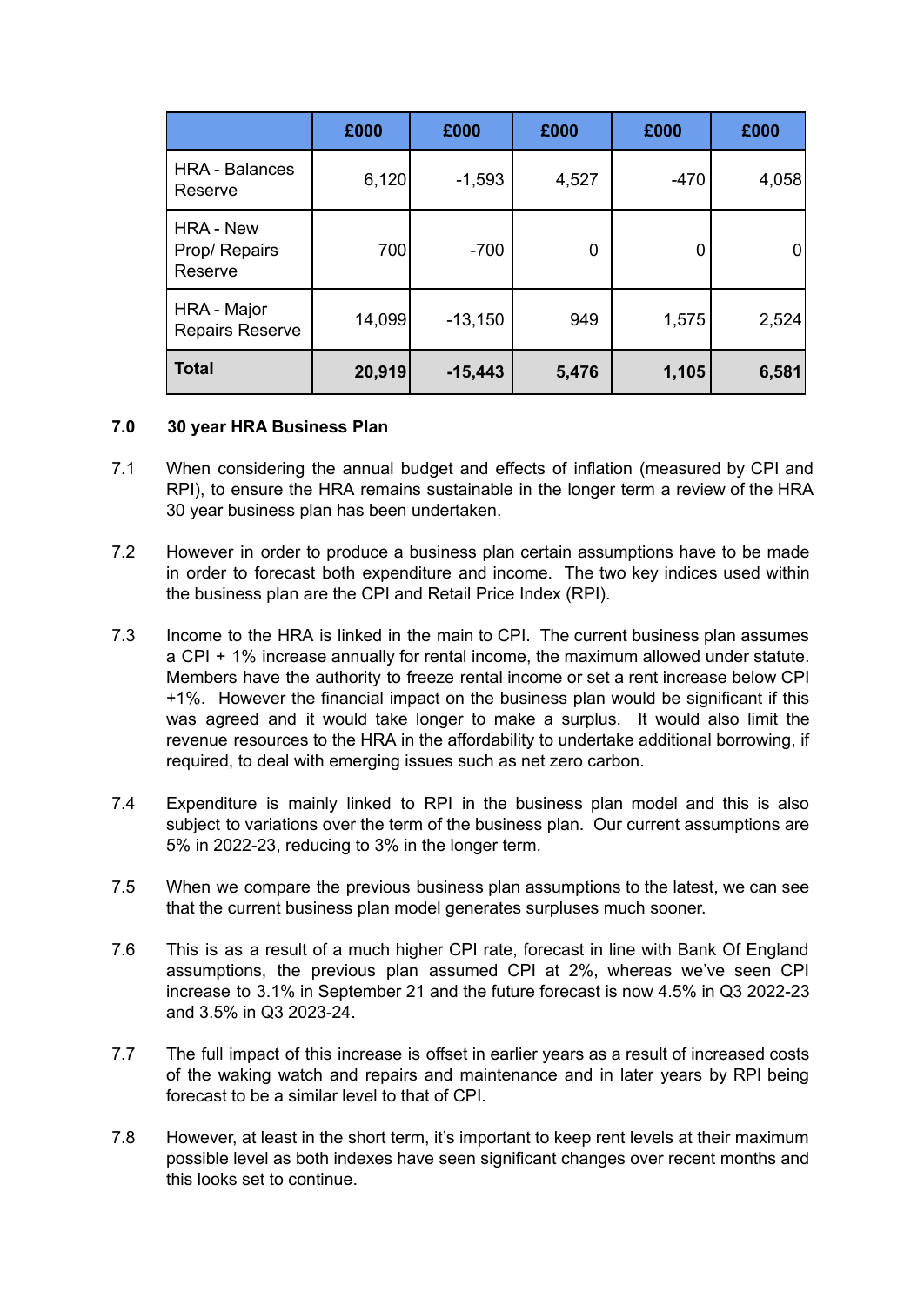- 7.9 With these variations in mind efficiency savings may be required from 2024 onwards once the indexation position begins to settle. Some efficiencies can naturally be gained from the repairs and maintenance programme once capital works are completed to some assets, such as lifts and when repairs bringing the condition of the stock back to expected levels has occurred.
- 7.10 The charts below show the current overall position of the HRA based on these assumptions over the next 30 years and compares this to the previous business plan:

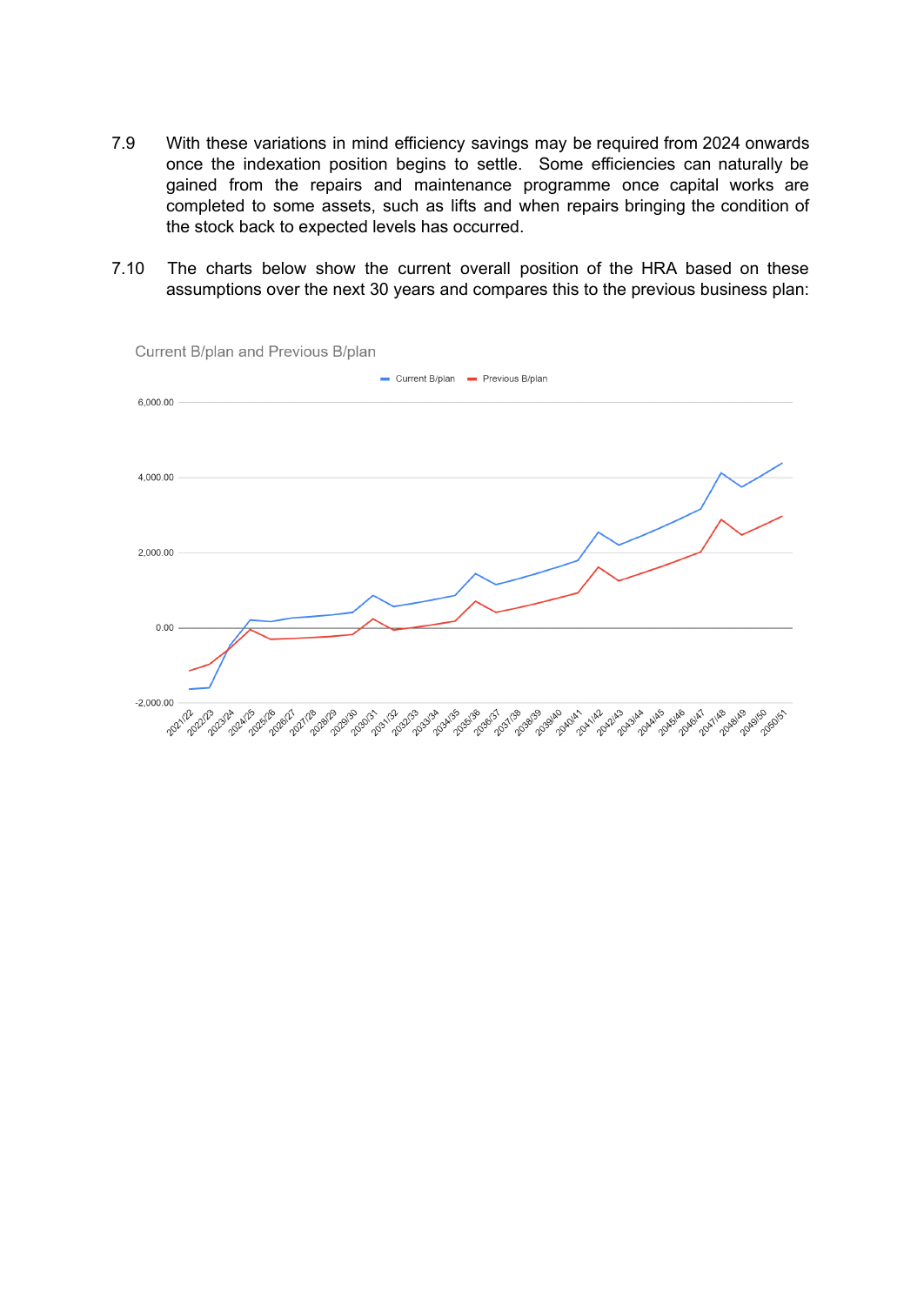Current B/plan and Previous B/plan



#### **7.11 New Build and Acquisition Programme**

To date the Council has delivered 162 additional homes over the last nine years, with funding already in place for 28 more (Foy House and new build phase 4).

The business plan incorporates new build expenditure of £8.1m per annum from 2024-25 funded via borrowing and other sources inc. capital receipts.

The plan assumes 20 new units over the first 5 years of the business plan and then 30 new units per year from year 6, once the units are developed using the first tranche of £8.1m investment.

This investment should also have a direct impact on homelessness in the district by creating additional units of affordable housing. Covid has led to a reduction in the amount of affordable private rented accommodation in the district, through a combination of people using previously rented accommodation as a place to now work by the coast or maximising income through Airbnb.

#### **7.12 Financing the Business Plan**

The main source of income for the HRA is the rents paid by Council tenants. From 1st April 2020 the Government announced that Council landlords could increase their rents again by CPI + 1% for a period of 5 years.

In addition the HRA receives income from other services such as service charges for services provided over those covered by their rental charges.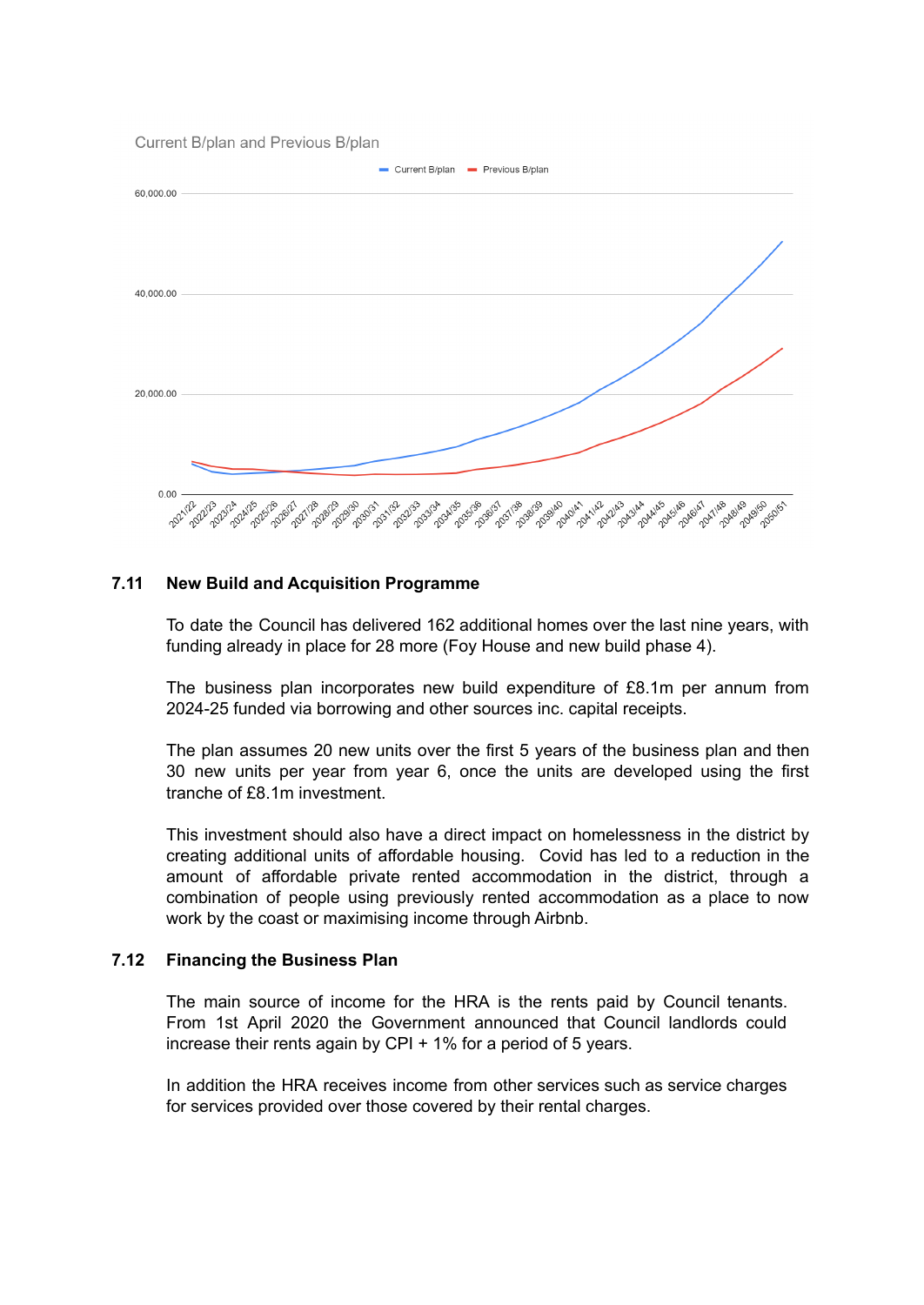As expenditure is split between revenue and capital, resources to finance that expenditure are also split between revenue and capital. The key financing streams are:

Revenue:

- Dwelling Rents (from both social and affordable rents)
- Non-dwelling Rents (from garage rentals, aerials on roof tops etc.)
- Charge for services and facilities (charges for services not included in rental)
- Contributions towards expenditure (leaseholder charges, rechargeable repairs, other income)

**Capital** 

- Major Repairs Reserve (revenue monies are set aside annually to fund major capital expenditure on dwellings)
- New Properties Reserve (revenue monies set aside to build new dwellings)
- Capital Receipts (from sales of dwellings or other assets)
- Borrowing

#### **8.0 Budget Estimates**

- 8.1 The estimates are considered to be robust and have been subject to significant review and scrutiny by the Section 151 Officer, the Corporate Management Team, and Financial Services Officers.
- 8.2 In general, realistic assumptions have also been incorporated with regards to inflationary increases, and where appropriate these have been reflected in both expenditure and fees and charges income.

#### **9.0 Adequacy of HRA Reserves**

- 9.1 The level of HRA reserves remain healthy with HRA balances in excess of the targeted £1m even after the pressure of forecast annual deficits in the HRA in the short term.
- 9.2 The New Properties Reserve is likely to be fully utilised by the end of 2022-23 due to further progression of the Council's new build housing and refurbishment schemes. This is as expected, although in future years, the reserve will continue to be replenished with affordable housing rents.
- 9.3 The Major Repairs Reserve is under considerable pressure over the short term due to the large capital programme spend forecast in 2022-23. This spend is forecast to reduce the reserve to £949k at the end of 2022-23, although over the following years the reserve is forecast to be replenished.

## **10.0 Options**

10.1 Council could choose not to accept some or all of the proposals. This could include the proposed housing rent increases. However, Council would also need